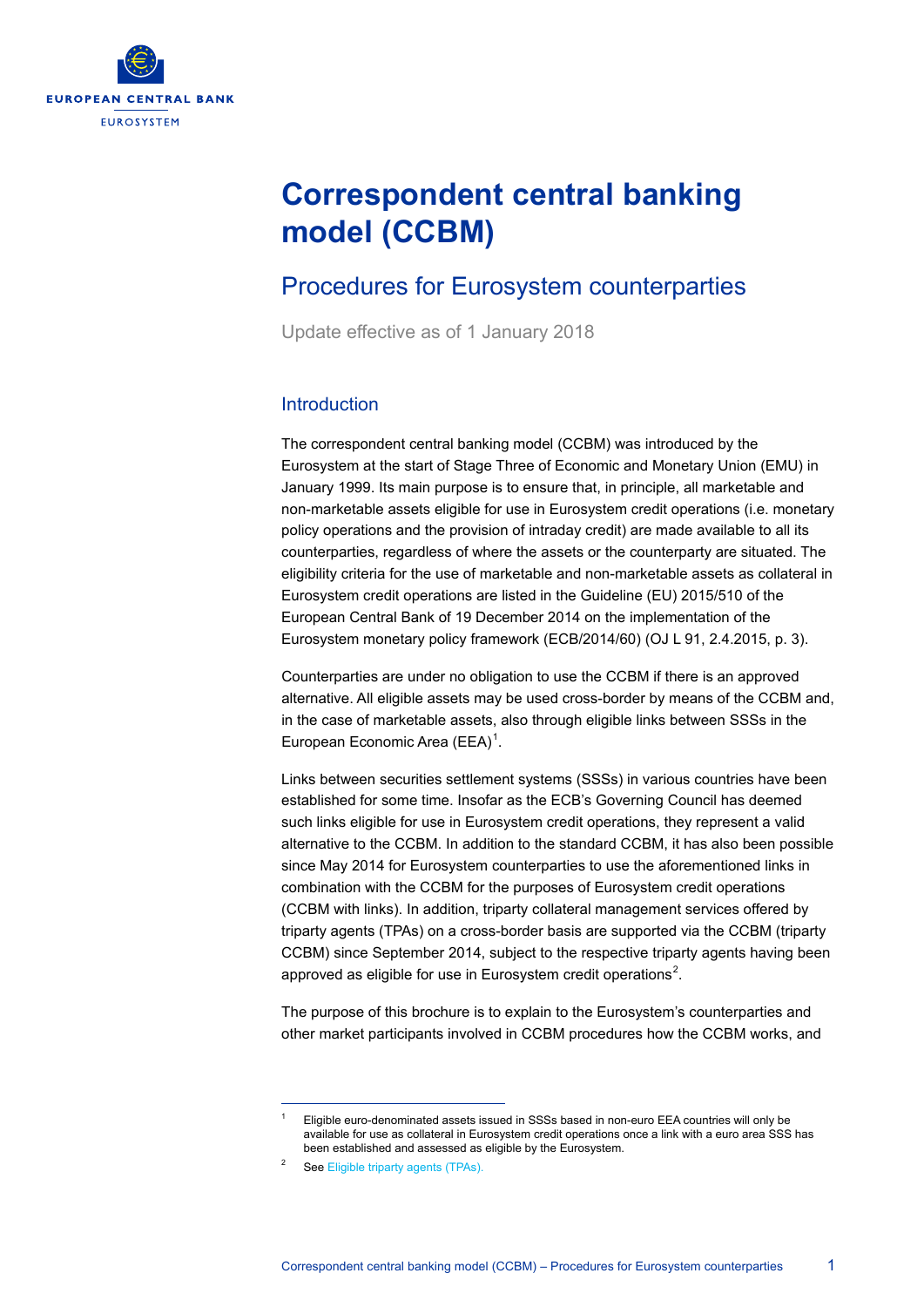to give a general overview of the model's main features. For further information, counterparties should contact the national central banks (NCBs) of the Eurosystem<sup>[3](#page-1-0)</sup>.

#### 1 How the CCBM works

 $\overline{a}$ 

Eligible counterparties to Eurosystem credit operations can only obtain credit from the central bank of the country in which they are based – their home central bank  $(HCB)$  – by mobilising as collateral eligible marketable and non-marketable assets<sup>[4](#page-1-1)</sup>. Through the CCBM, they can use assets issued or held in other countries, using the respective local central bank as a correspondent central bank (CCB).

In the case of mobilising eligible marketable assets cross-border via the CCBM, counterparties must make arrangements to mobilise these assets with one of the following:

- the issuer SSS (the SSS in which the securities have been issued) [standard CCBM];
- the investor  $SSS<sup>5</sup>$  $SSS<sup>5</sup>$  $SSS<sup>5</sup>$  (the SSS in which the securities are held), provided that an eligible link exists between the issuer SSS and the investor SSS [CCBM with links];
- the TPA of the triparty model being used [triparty CCBM].

The collateral will then be made available to the central bank of the country where the respective SSS/TPA is located (i.e. the CCB), and it will hold the collateral on behalf of the central bank granting the credit (i.e. the HCB).

In the case of mobilising eligible assets which are deemed "non-marketable" in the Eurosystem collateral framework cross-border via the CCBM, the Eurosystem distinguishes between (a) debt instruments backed by eligible credit claims (DECCs); and (b) credit claims and retail mortgage-backed debt instruments (RMBDs).

The cross-border mobilisation of DECCs, which is performed via the standard CCBM, will follow similar procedures as those for marketable assets.

In the case of the cross-border mobilisation of credit claims and retail mortgagebacked debt instruments (RMBDs), the Eurosystem has implemented specific CCBM solutions for their mobilisation. These assets can be used through the CCBM using a

<span id="page-1-0"></span><sup>3</sup> The Eurosystem comprises the ECB and the NCBs of those countries that have adopted the euro. In principle, the CCBM is also available to counterparties of Danmarks Nationalbank, the Bank of England and Sveriges Riksbank. Such counterparties are advised to contact their local central bank, as CCBM procedures outside the Eurosystem may differ slightly from those described in this brochure. It is understood that Sveriges Riksbank does not offer the CCBM to its counterparties at the current juncture.

<span id="page-1-1"></span><sup>4</sup> Article 148 of the General Documentation stipulates that fixed-term deposits cannot be used crossborder.

<span id="page-1-2"></span><sup>5</sup> Counterparties using the CCBM in combination with eligible links must ensure that assets are held in an account in the relevant investor SSS before the actual mobilisation takes place.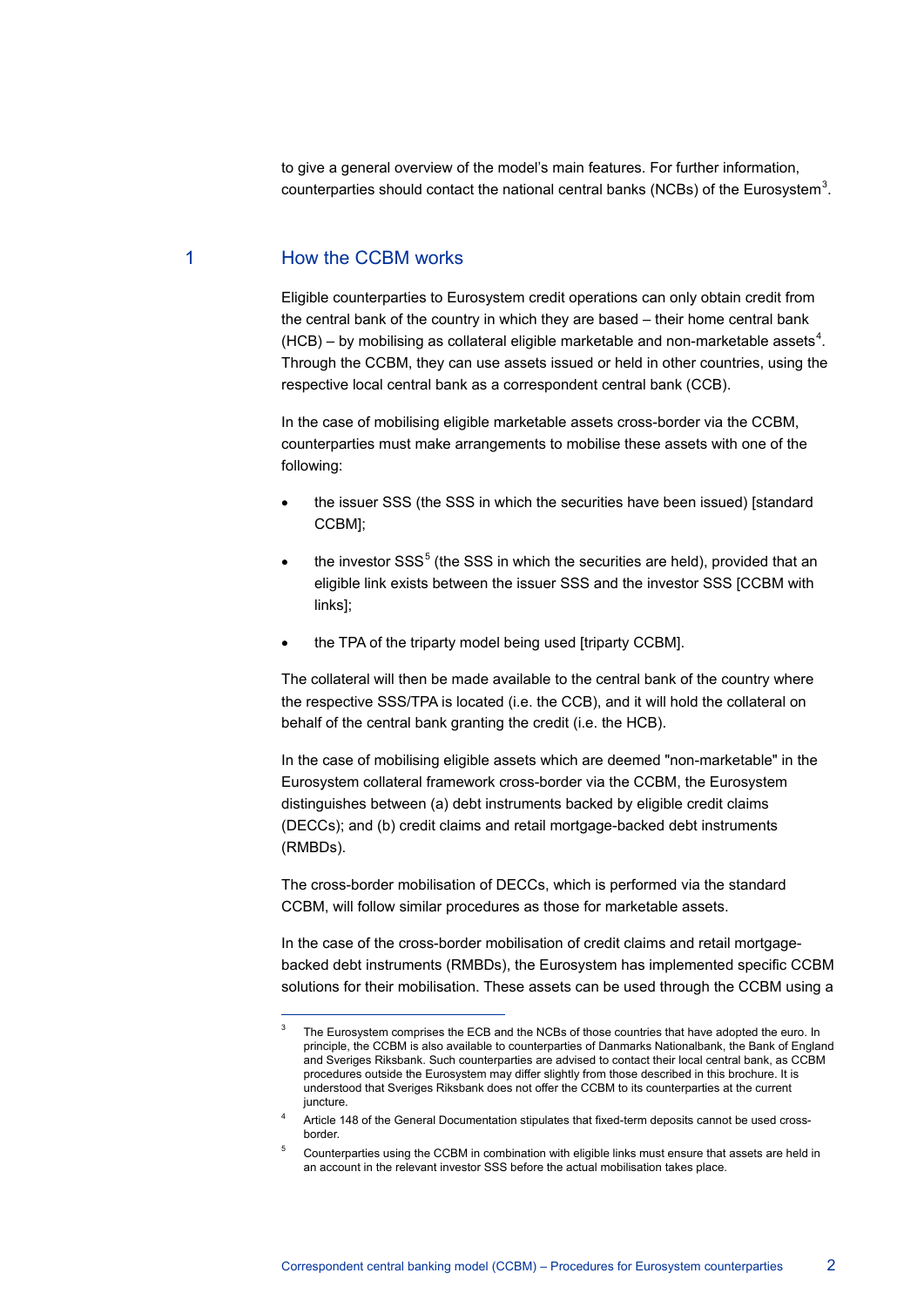transfer/assignment/pledge or floating charge on behalf of and in the name of the HCB. An ad hoc variant has been implemented to allow the cross-border use of Irish Mortgage-Backed Promissory Notes (MBPNs). More information about these procedures can be found in the Annex.

#### 1.1 Using the CCBM

Although counterparties do not generally need to adopt special procedures (beyond arranging the transfer of the collateral in a different country) to use the CCBM, they should be aware that market practices may vary across countries. Counterparties should be particularly aware that various types of collateralisation technique (repo, assignment, pledge or floating charge) and methods of holding collateral (pooled and earmarked collateral systems) are used across the euro area, and that the CCB may use a different procedure from that of their local NCB. The collateralisation technique to be followed is chosen by the lending central bank (the HCB), provided that the CCB offers alternatives; the HCB has sole responsibility for determining the collateralisation method. HCBs may also implement local (non-CCBM) procedures for the mobilisation of a credit claim that is subject to the law of a different jurisdiction than that of the counterparty and the HCB (foreign law credit claims). For more information on this possibility, counterparties should contact their local NCB.

The eligible marketable assets, eligible SSSs and eligible links are listed on the ECB's website $<sup>6</sup>$  $<sup>6</sup>$  $<sup>6</sup>$ . In the event of problems or for further information, an e-mail hotline</sup> is also available (see the "Collateral" section of the ECB's website for ECB and NCB contact details<sup>[7](#page-2-1)</sup>).

Further details on legal and procedural aspects can be found via [The Correspondent](http://www.ecb.europa.eu/paym/ccbm/html/index.en.html)  [Central Banking Model](http://www.ecb.europa.eu/paym/ccbm/html/index.en.html) and in the "CCBM market practices" section<sup>[8](#page-2-2)</sup> of the ECB's website.

#### 1.2 CCBM opening hours

The CCBM is used to support Eurosystem credit operations. Under normal circumstances, it is open for instructions from counterparties from 09:00 to 16:00 CET. This means that its operating hours cover the normal time frame in which regular open market operations are carried out by the Eurosystem, but not the full operating hours of TARGET2. CCBM users that need to use collateral on a crossborder basis after 16:00 CET should deposit the assets with the CCB before that time. In order to ensure the settlement of same day value operations, counterparties using the CCBM with eligible links must ensure that assets are delivered to an account in the relevant investor SSS by 16:00 CET on the settlement date. Any request for mobilisation received by HCBs from their counterparties after 16:00 CET,

 $\overline{a}$ 

Se[e Collateral.](http://www.ecb.europa.eu/paym/coll/html/index.en.html)

<span id="page-2-1"></span><span id="page-2-0"></span><sup>7</sup> Se[e Contacts.](http://www.ecb.europa.eu/paym/coll/contacts/html/index.en.html)

<span id="page-2-2"></span>Se[e CCBM market practices.](http://www.ecb.europa.eu/paym/coll/coll/ncbpractices/html/index.en.html)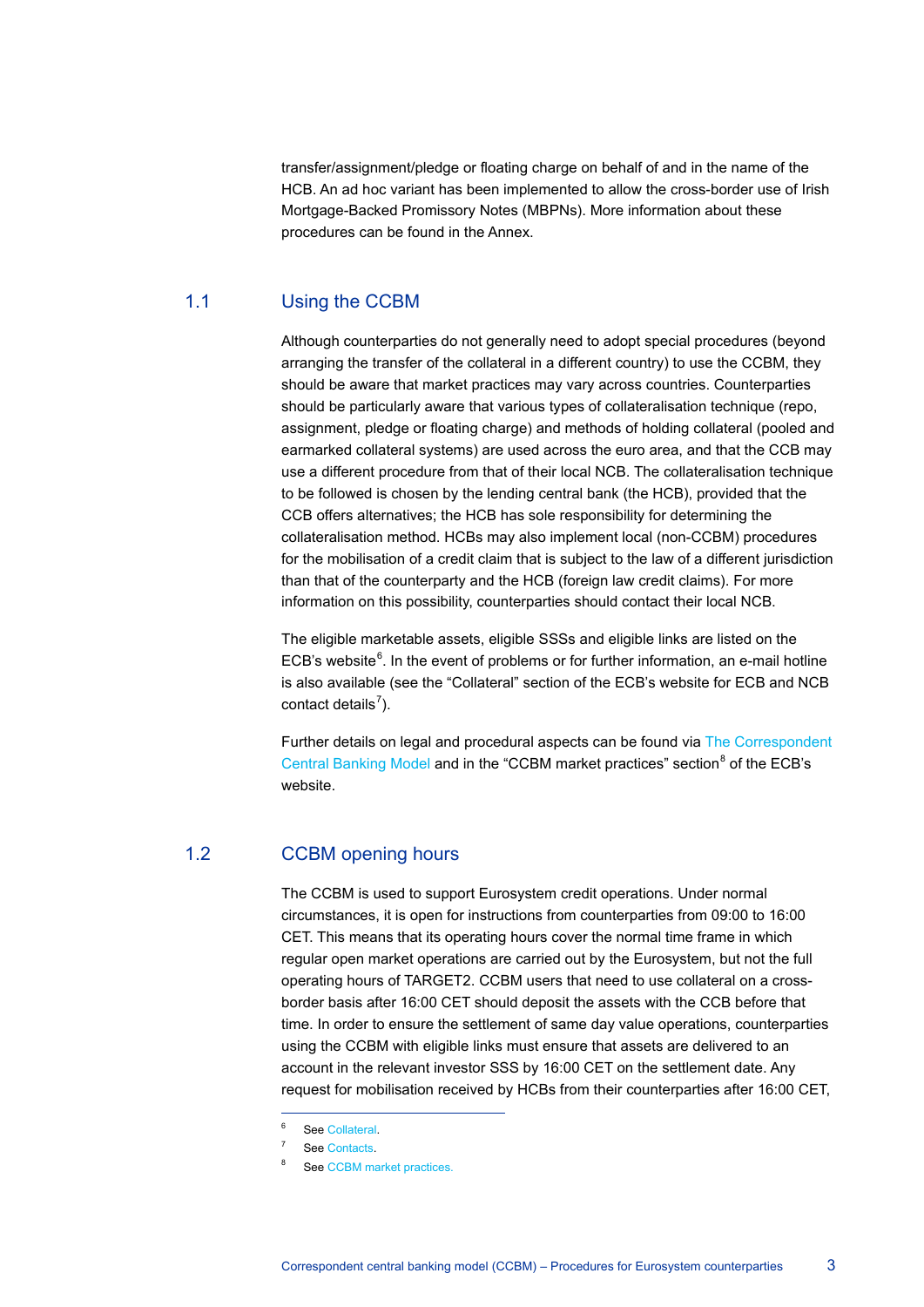or the delivery of eligible assets to an account at the relevant investor SSS after 16:00 CET, will be treated on a best effort basis.

The closing time of the CCBM may be extended in exceptional circumstances, for reasons related to monetary policy or to ensure the smooth closing of TARGET2, TARGET2-Securities, and depending on the SSS(s) concerned.

#### 1.3 Which NCB is the CCB?

For *marketable assets*, each eligible asset may have one or more CCBs.

The general rule is that the CCB is:

- the NCB of the euro area country in which the collateral was issued (in an SSS which fulfils the respective eligibility standards established by the Eurosystem the issuer SSS **[standard CCBM]**;
- any Eurosystem NCB, provided that (one of) its domestic SSS(s) has an eligible (direct/relayed) link to the issuer SSS **[CCBM with links]**;
- the NCB of the euro area country where collateral is mobilised via triparty services provided by a triparty agent that fulfils the respective eligibility standards established by the Eurosystem **[triparty CCBM]**;

#### However:

 $\overline{a}$ 

- for euro market and international securities issued simultaneously in Euroclear Bank and Clearstream Banking Luxembourg, the Nationale Bank van België/Banque Nationale de Belgique acts as CCB for holdings in Euroclear Bank, and the Banque centrale du Luxembourg acts as CCB for holdings in Clearstream Banking Luxembourg;
- for Irish government bonds held in Euroclear Bank, the Central Bank of Ireland acts as CCB.

Since multiple CCBs could exist for a particular security (due to the use of the CCBM with links for marketable assets), whenever a counterparty wishes to mobilise collateral on a cross-border basis via the CCBM, it should indicate in the instruction to its HCB (according to local market practice rules) the details allowing the identification of the NCB that will be the CCB for the respective mobilisation.

For DECCs<sup>[9](#page-3-0)</sup>, which are treated as non-marketable assets in the Eurosystem's collateral framework, the CCB is:

<span id="page-3-0"></span>While considered as non-marketable assets in the Eurosystem collateral framework, the procedures for mobilising DECCs for use in Eurosystem credit operations are similar to the procedures for mobilising marketable assets. Cross-border mobilisation of DECCs is only permitted by using the standard CCBM  $($ See  $2.1.1)$ .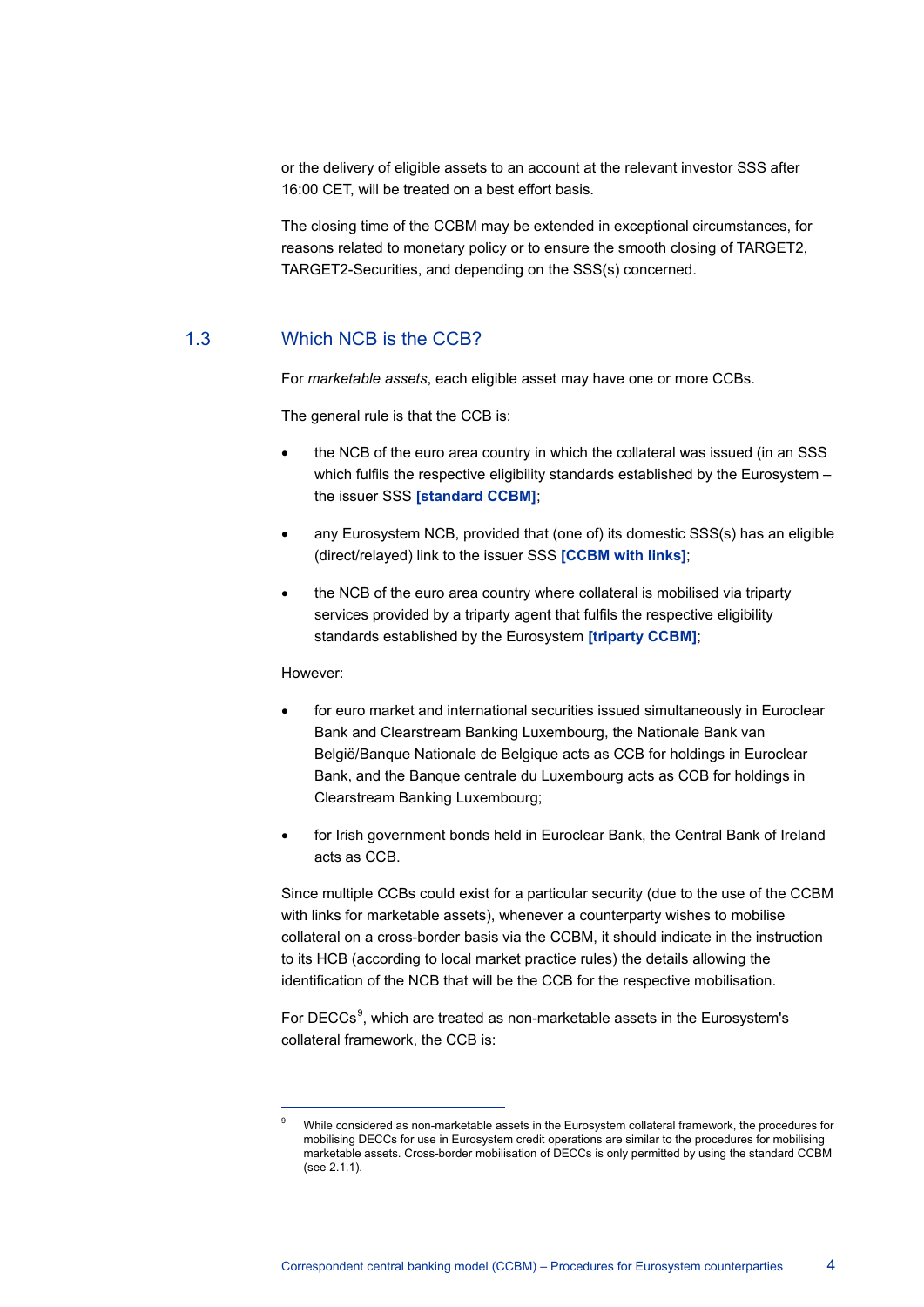• the NCB of the euro area country where the DECC is issued and held through an account with an SSS which fulfils the respective eligibility standards established by the Eurosystem **[standard CCBM]**

For other non-marketable assets, i.e. credit claims and RMBDs, when the CCBM is being used, the general rule is that the CCB is the NCB of the country whose law governs these assets.

#### 2 CCBM procedures

#### 2.1 CCBM Procedures for marketable assets and DECCs

## 2.1.1 Standard CCBM

If a counterparty holds eligible assets in the foreign SSS in which these assets have been issued and wishes to use them as collateral with its HCB, it instructs the HCB and the SSS to transfer the assets to the central bank of the relevant foreign country (CCB) for the account of the HCB.

The CCB provides the necessary information to the HCB on the delivery of the securities, while the HCB processes that information, conducts the valuation process (including margin calls and valuation haircuts) and provides liquidity to the counterparty (by means of a cash payment or by increasing a counterparty's credit line, if applicable). The HCB will not advance funds until it is certain that the mobilised securities have been safely received by the CCB on its behalf.

#### **Example**

A Spanish bank wishes to obtain credit from the Banco de España (the national central bank of Spain) on the basis of marketable assets issued and held in the Italian SSS Monte Titoli.

Step 1 – The Spanish bank contacts the Banco de España (the HCB) requesting the credit and stating that it intends to use the CCBM to mobilise marketable assets that it holds in Italy.

Step 2 – On the basis of the information provided by the counterparty, the Banco de España sends a CCBM message to the Banca d'Italia (the national central bank of Italy) requesting that it receives Italian securities from the counterparty on its behalf. At the same time, the counterparty issues instructions for the marketable assets to be transferred (or instructs its custodian in Italy to transfer them) to an account managed by the Banca d'Italia at Monte Titoli. In this example, therefore, the Banca d'Italia acts as the CCB for the Banco de España, the HCB.

Step 3 – Once the Banca d'Italia has received the Banco de España's CCBM message, it takes all the necessary steps to ensure that the marketable assets arrive at its account at Monte Titoli (e.g. matching). In the meantime, the counterparty (or its custodians) delivers the marketable assets to the Banca d'Italia account in accordance with to Monte Titoli's delivery procedures.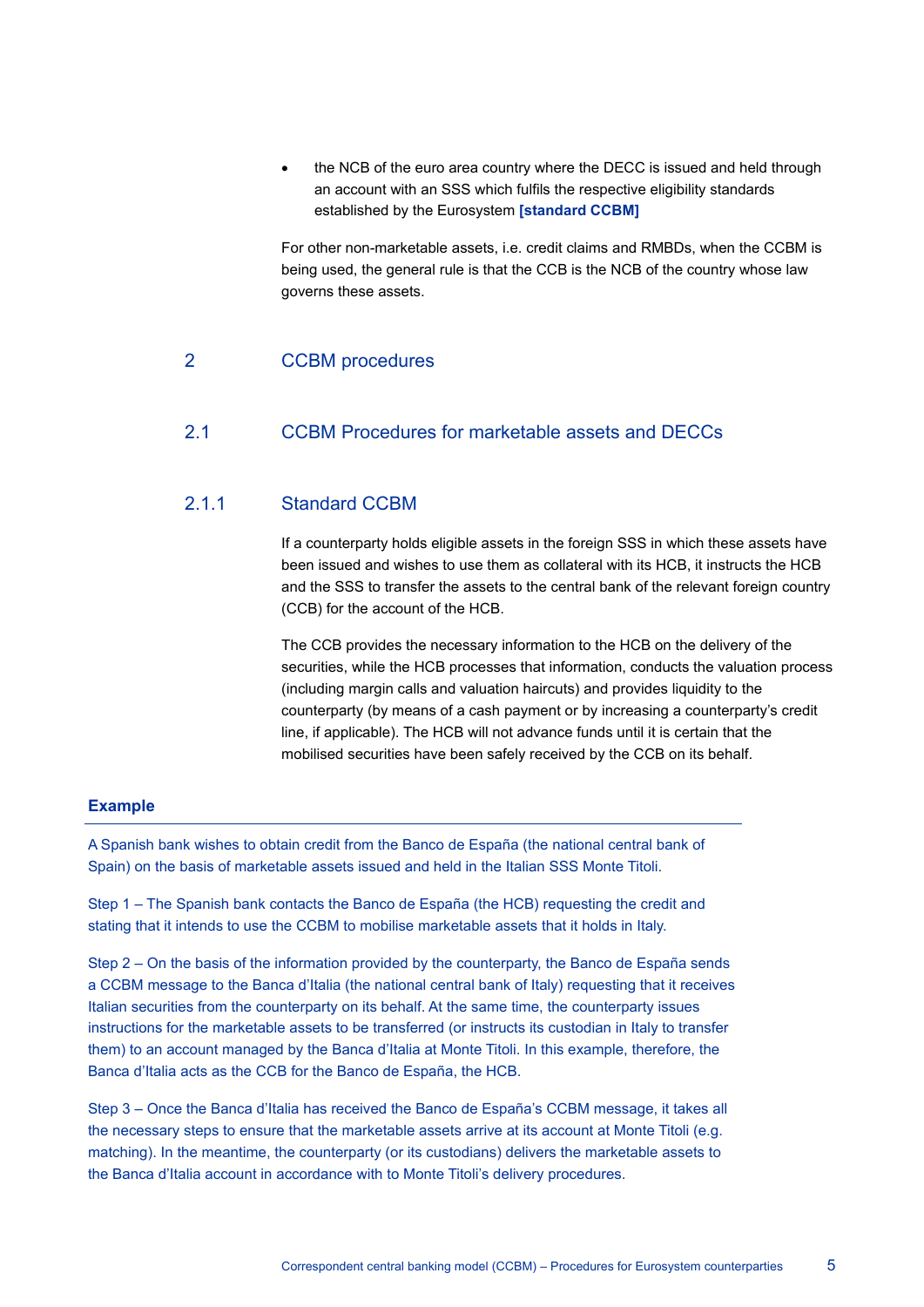Step 4 – If settlement is successful, Monte Titoli sends a confirmation message to the Banca d'Italia.

Step 5 – After the Banca d'Italia has received the confirmation message from Monte Titoli, it sends a notification of receipt to the Banco de España. The Banca d'Italia holds the securities on behalf of the Banco de España, thus in effect acting as its custodian.

Step 6 – Having received the notification of receipt, the Banco de España grants credit to the Spanish bank.



Note: The cross-border simulisation of DECCs for use in Eurosystem credit operation is only permitted via the standard CCBM

## 2.1.2 CCBM with links

Counterparties can also use the CCBM to mobilise eligible marketable assets held in an SSS other than the SSS in which the assets were issued, provided that an eligible link exists between the SSSs concerned.

If a counterparty wishes to collateralise eligible marketable assets with its HCB by making use of the CCBM with eligible link option, it instructs the HCB and the SSS in the country in which the assets are held to transfer the assets to the central bank of that country (the CCB) for the account of the HCB.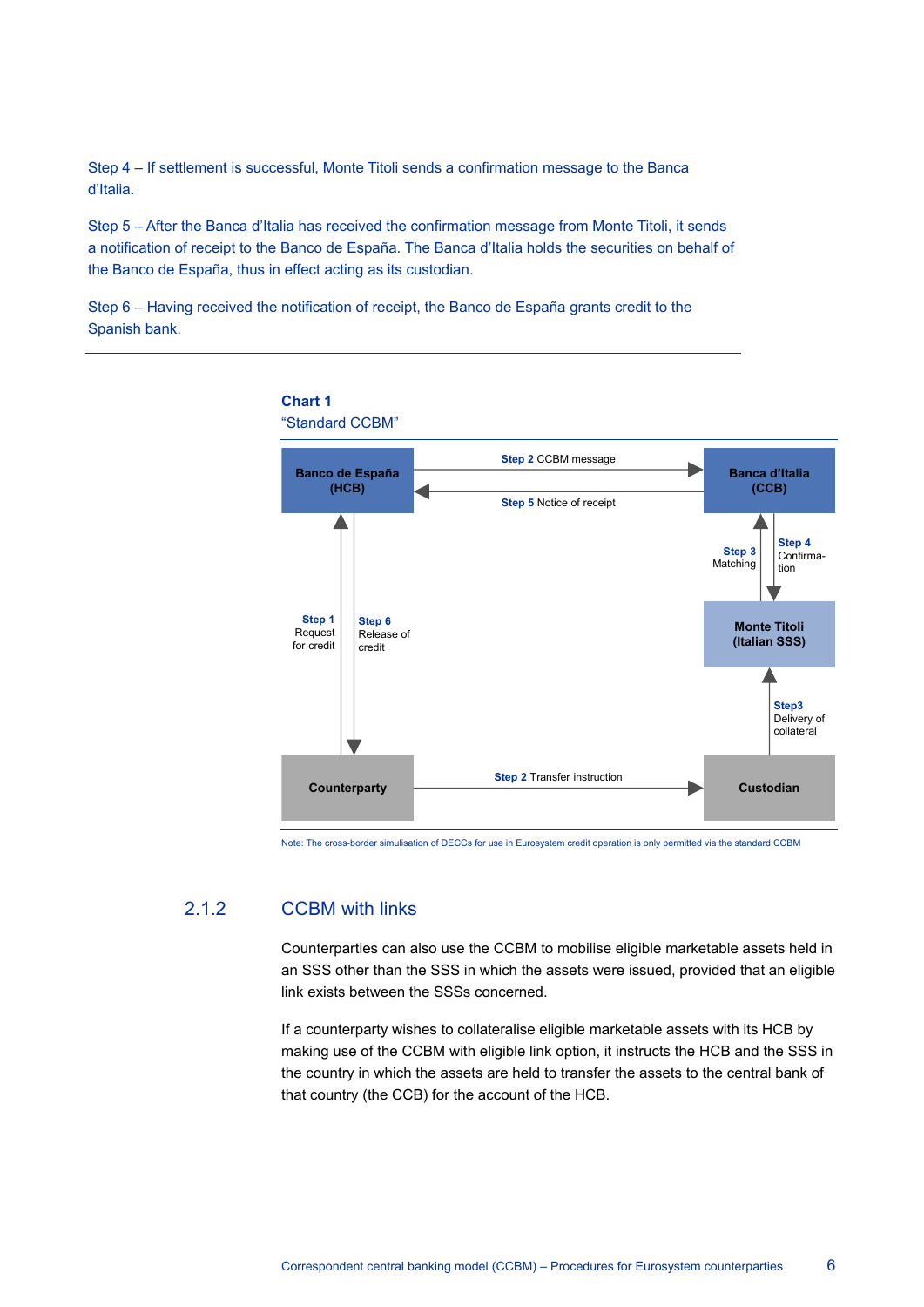#### **Example**

A Spanish bank wishes to obtain credit from the Banco de España (the national central bank of Spain) on the basis of marketable assets issued in the Italian SSS Monte Titoli (the issuer SSS) that it holds in the French SSS Euroclear France (the investor SSS).

The steps described for the standard CCBM also apply to the CCBM with links; the only difference in terms of message flows being the SSS instructed and the fact that the collateral is held in the investor SSS instead of in the issuer SSS.

> When the CCBM with links is used, counterparties should ensure that the securities to be mobilised as collateral are already held (through an eligible link) in an account with the investor SSS or will be delivered by the counterparty to an account with the relevant investor SSS in due time (see section 1.2).





Note: This example shows the use of an indirect link between Euroclear France (investor CSD) and Monte Titoli (issuer CSD) with Euroclear Bank as intermediary SSS (the intermediary SSS is not shown in the graphic).

Moreover, counterparties should indicate in the instruction they send to their HCB the details allowing the identification of the NCB that will be the CCB for the respective mobilisation, in accordance with to local market practice rules (see section 1.3).

The cross-border mobilisation of DECCs via CCBM with links is not permitted.

## 2.1.3 Triparty CCBM

The CCBM also provides a basis for the cross-border use of triparty collateral management services, whereby the NCB of a market where triparty collateral management services are being offered for cross-border Eurosystem use acts as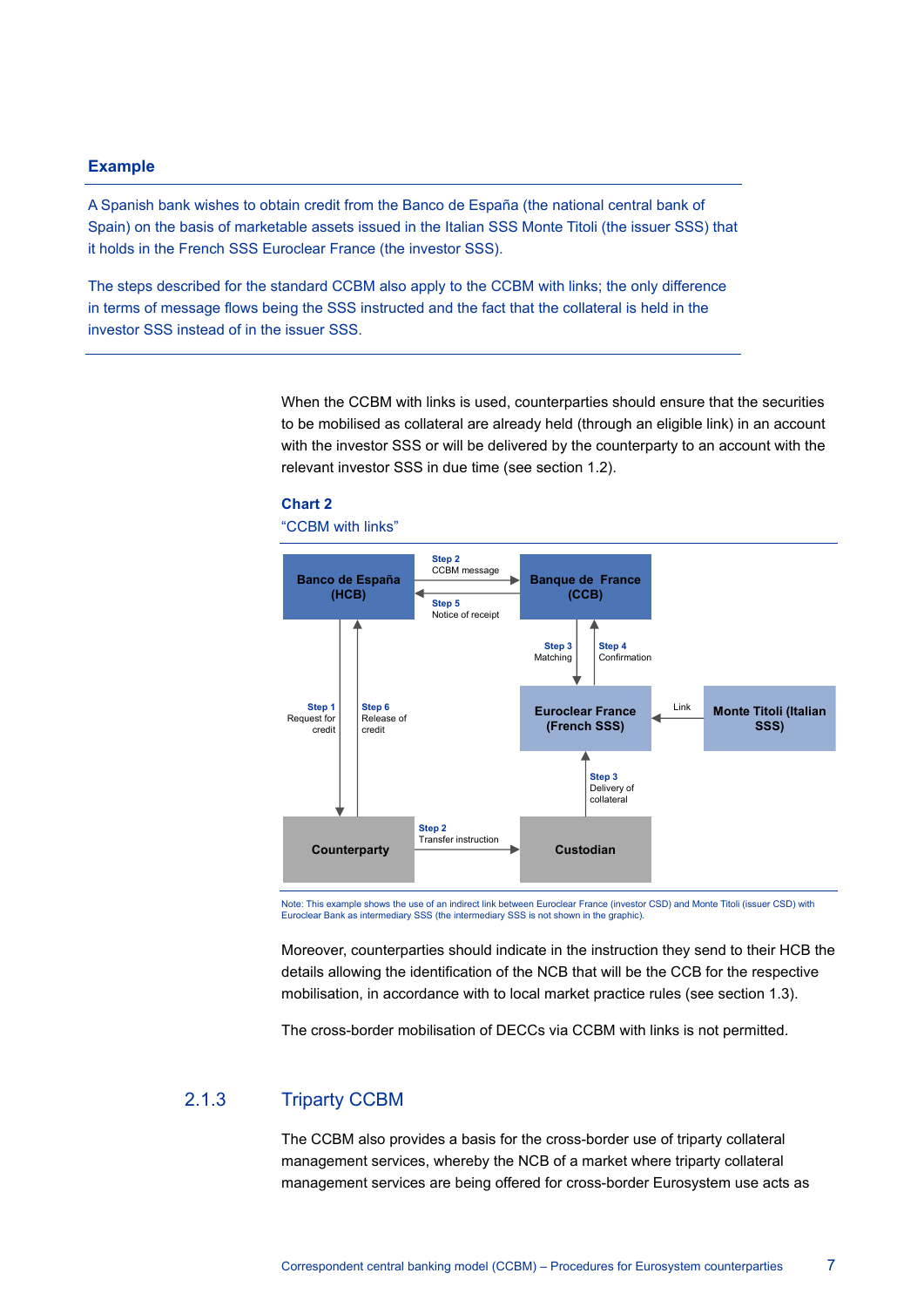CCB for NCBs in other countries with local counterparties wishing to take advantage of such services on a cross-border basis. The triparty agents involved must be assessed by the Eurosystem and approved as eligible for use in Eurosystem credit operations.

Three particular models are available for cross-border triparty services via the CCBM. These models are identified as Model 1, Model 2 and Model 3 – specific details as regards the triparty agents behind each model are available on the ECB's website<sup>10</sup>. Any triparty agents newly offering a cross-border triparty service in the Eurosystem context will have to align their service with one of the three existing models and seek Eurosystem approval thereof.

The aforementioned models allow counterparties to increase/decrease the amount of collateral they provide to their HCB, having recourse to collateral held with a triparty agent on a cross-border basis. The amount mobilised through a triparty transaction is referred to as the "global amount" and is composed of the collateral value of securities allocated for this purpose at the TPA. Triparty transactions are handled on a "cancel and replace" basis in respect of this global amount.

The cross-border mobilisation of DECCs via triparty CCBM is not permitted.

#### **Example**

A German bank wishes to obtain credit from the Deutsche Bundesbank (the national central bank of Germany) using triparty services provided by Euroclear Bank (the triparty agent).

 $\overline{a}$ 

<span id="page-7-0"></span><sup>10</sup> Se[e Eligible triparty agents \(TPAs\)](http://www.ecb.europa.eu/paym/coll/coll/triparty/html/index.en.html)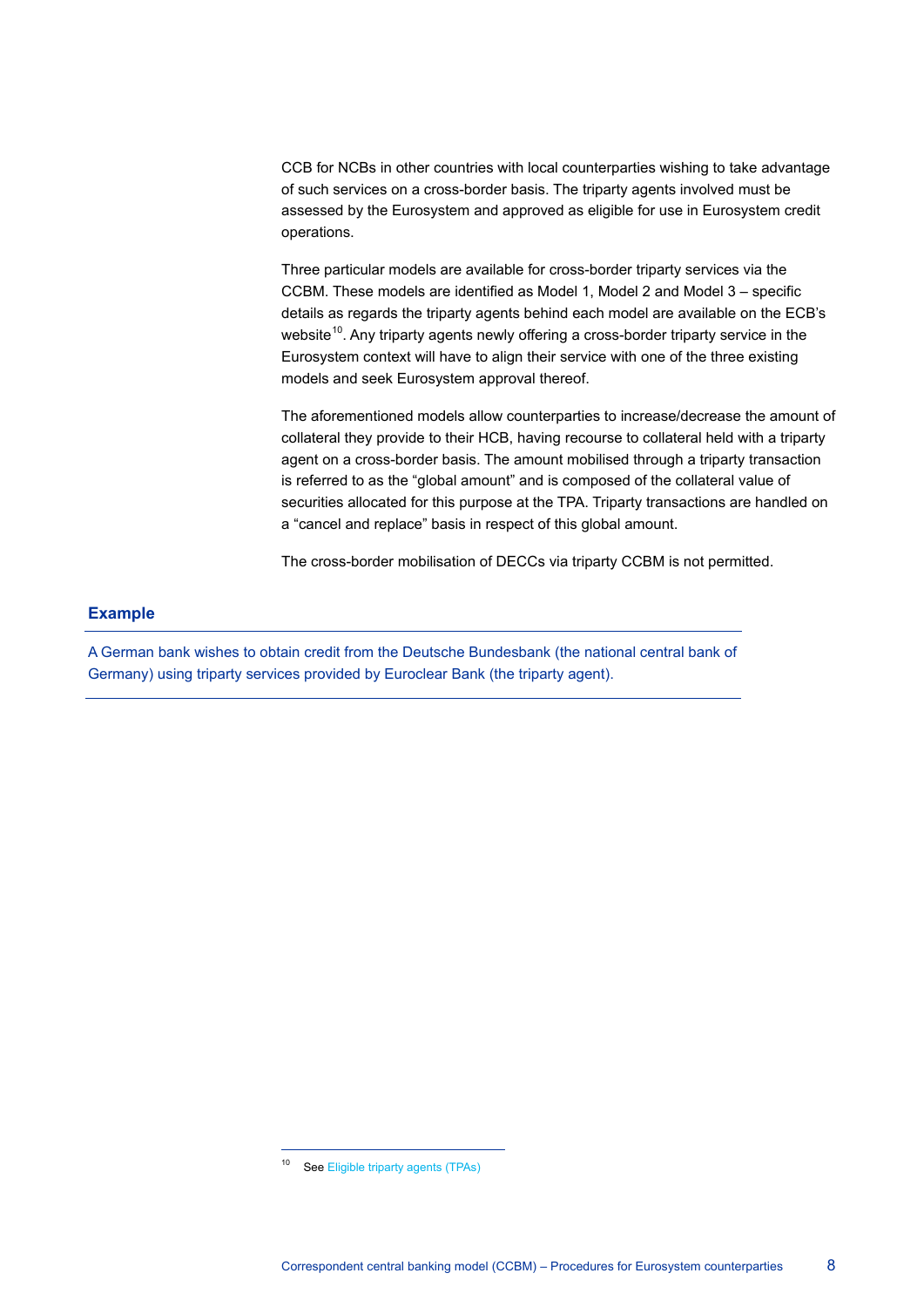#### **Chart 3**

"Triparty CCBM"



Note: Counterparties using Model 1 do not have to send an instruction message to their HCB. Therefore, the HCB in Model 1 does not make a request to the Deutsche Bundesbank to increase the global amount, and the TPA does not receive such a request from Deutsche Bundesbank. **Steps:**

1. The counterparty of the HCB sends a triparty instruction to the triparty agent to request the increase of the global amount (MT527 Triparty Collateral Instruction);

2. The triparty agent validates the message, automatically allocates eligible securities to the extent collateral is available, earmarks<br>(flags) the securities on the account of the counterparty for a pledge in favour of t

3. Then the triparty agent confirms to the CCB (step 3a) and the counterparty (step 3b) the allocated global amount (MT558);

4. The CCB ascertains that the instruction is valid (format validation);

5. The CCB forwards the confirmation to the HCB (MT558);

6. The HCB ascertains that the instruction is valid; 7. The HCB undertakes all necessary steps to update the credit line of the counterparty.

Counterparties wishing to use the CCBM with triparty services should contact their HCB and the specific SSS offering the triparty service that they would like to use for further information on legal and operational aspects.

### 2.2 CCBM procedures for non-marketable assets (except DECCs)

Because of the specific characteristics of credit claims and RMBDs, the ECB and the NCBs have established specific procedures for their cross-border mobilisation through the CCBM.

## 2.2.1 Transfer, pledge or assignment of credit claims on behalf of and in the name of the HCB

A transfer/assignment/pledge on behalf of and in the name of the HCB is the procedure used by the Eurosystem NCBs for the mobilisation of credit claims. Under this procedure, the collateral is provided by the counterparty and taken by the CCB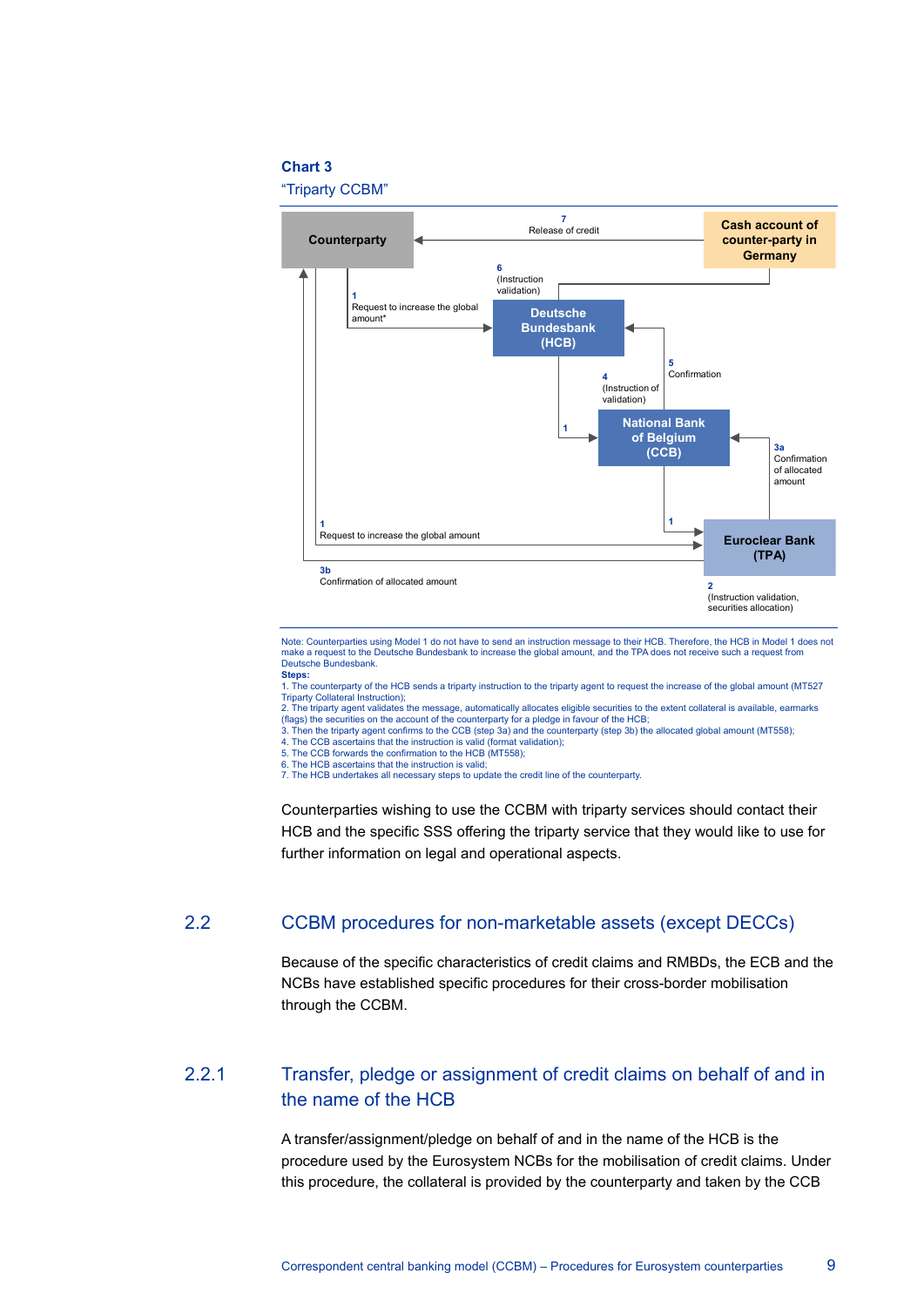on behalf of and in the name of the HCB. Credit claims governed by the law of another euro area country can be used by counterparties to obtain credit from their HCB. The HCB decides, from among the techniques offered by the CCB, whether it prefers to use a transfer of ownership, an assignment, floating charge or a pledge. Counterparties have the possibility to communicate with the CCB via their HCB if the latter is willing and able to provide this service in accordance with the procedures of the CCB. Further details are given in the Annex.

The type of information to be communicated to the CCB relative to the credit claim details, and the means of communication used by each NCB, is available on the ECB's website $11$ .

Counterparties also have the possibility to mobilise credit claims subject to the law of a different jurisdiction than that of the counterparty and the HCB (foreign law credit claims) using local procedures, insofar as this possibility is offered by their HCB. For more information on this possibility, counterparties should liaise directly with their NCB.

## 2.2.2 Non-marketable retail mortgage-backed debt instruments

The assets concerned are non-marketable debt instruments, governed by Irish law, in the form of residential mortgage-backed promissory notes (MBPNs) secured by a deed of charge (floating) over a pool of residential mortgage assets held by the issuer. These promissory notes may be used by the counterparties in the context of Eurosystem monetary policy operations or intraday credit operations; these assets are not listed on a regulated market.

In the case of the CCBM, a counterparty of the Central Bank of Ireland (CBI), having entered into an agreement with a counterparty of another HCB (an "eligible" counterparty), may issue MBPNs to the CBI as nominee for and for the account and benefit of that eligible counterparty, on the basis of an outright transfer. The counterparty of the CBI and the eligible counterparty may then instruct the CBI to hold the MBPNs for the account of another HCB. On receipt of this instruction the CBI informs the HCB that it holds the MBPNs for the account of this HCB and the MBPNs are no longer held for the account of the eligible counterparty.

## <span id="page-9-0"></span>2.3 CCBM processing time

 $\overline{a}$ 

To improve the level of service provided by the CCBM, the ECB's Governing Council decided that from January 2004 the HCB and the CCB should both aim to carry out their internal procedures (e.g. Steps 2 and 6 for the HCB and Steps 3 and 5 for the CCB of Chart 1) within 30 minutes. This assumes, however, that counterparties (and their custodians) submit their instructions correctly and that some allowance is made for possible delays at peak times.

<sup>11</sup> See Table 2 - [List of claim details to be communicated to the CCB -](http://www.ecb.europa.eu/paym/pdf/collateral/Table2_cc_details.pdf) in the case of first submission.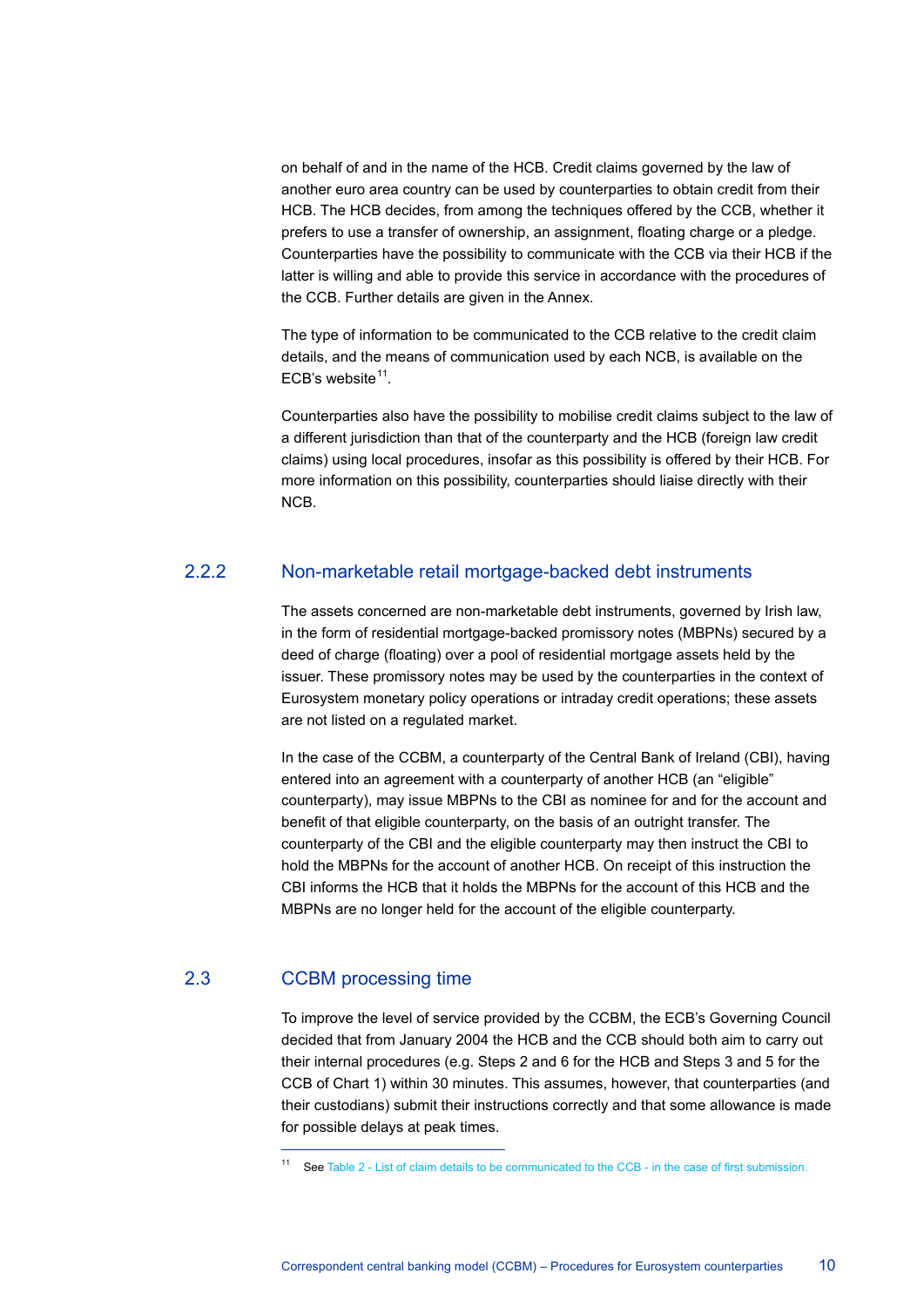As in many cases custodian banks play an important role in the CCBM processing chain by delivering the marketable assets or DECCs to the CCB on behalf of the counterparty (see Step 3 of Chart 1), the major European credit sector associations (the European Banking Federation, the European Savings Bank Group and the European Association of Co-operative Banks) have established "best practices" for custodian banks involved in CCBM transactions (see the box below), which entered into force in May 2005. These best practices help market participants to make the CCBM more efficient (e.g. time benchmarks, clear input deadlines and communication channels).

#### **Box**

Best practices for market participants involved in CCBM operations, as agreed by the European Banking Federation, the European Savings Bank Group and the European Association of Co-operative Banks

1. Custodians shall ensure that their customers are informed of their rules/procedures for CCBMrelated instructions. These rules/procedures shall be based, to the largest extent possible, on the official local market practices. Customers must abide by these rules/procedures to ensure a swift and efficient processing of their instructions.

2. Whenever possible, the processing of CCBM instructions should rely on automatic procedures. In this respect, electronic communication channels between custodians and their customers shall be used to the largest extent possible and instructions shall be based on ISO 15022 standards.

3. Under normal circumstances and on a best effort basis, custodians shall submit their customers' CCBM-related instructions to the local SSS within 30 minutes of their receipt, provided that the instructions are complete and correct and that the customer has the securities to be delivered.

4. Custodian deadlines for same-day processing of their customers' CCBM-related instructions shall be 30 minutes before the deadline of the relevant local SSS (see the regularly updated country tables on the ECB's website). However, as good practice, customers are encouraged to submit their instructions well in advance of the custodian's deadline in order to avoid building up instruction queues and to provide the custodian with sufficient time to react to mistakes or unforeseen problems.

5. Market participants shall ensure that information is readily available to their customers to enable them to monitor the status of their CCBM instructions.

6. Custodians shall agree with their customers on the usage of the code "CNCB" – for Central Bank Collateral Operation – as a way of identifying and prioritising (when necessary) CCBM‑related instructions. This code, based on ISO 15022 standards, is present in field 22F, in the mandatory sequence E – Settlement, and indicates that the transaction relates to a CCBM collateral delivery/receipt to/by a national central bank.

7. Given that the "CNCB" code allows custodians to recognise CCBM instructions as such, they shall inform their customers, on a best effort basis, of settlement problems within 15 minutes of their detection.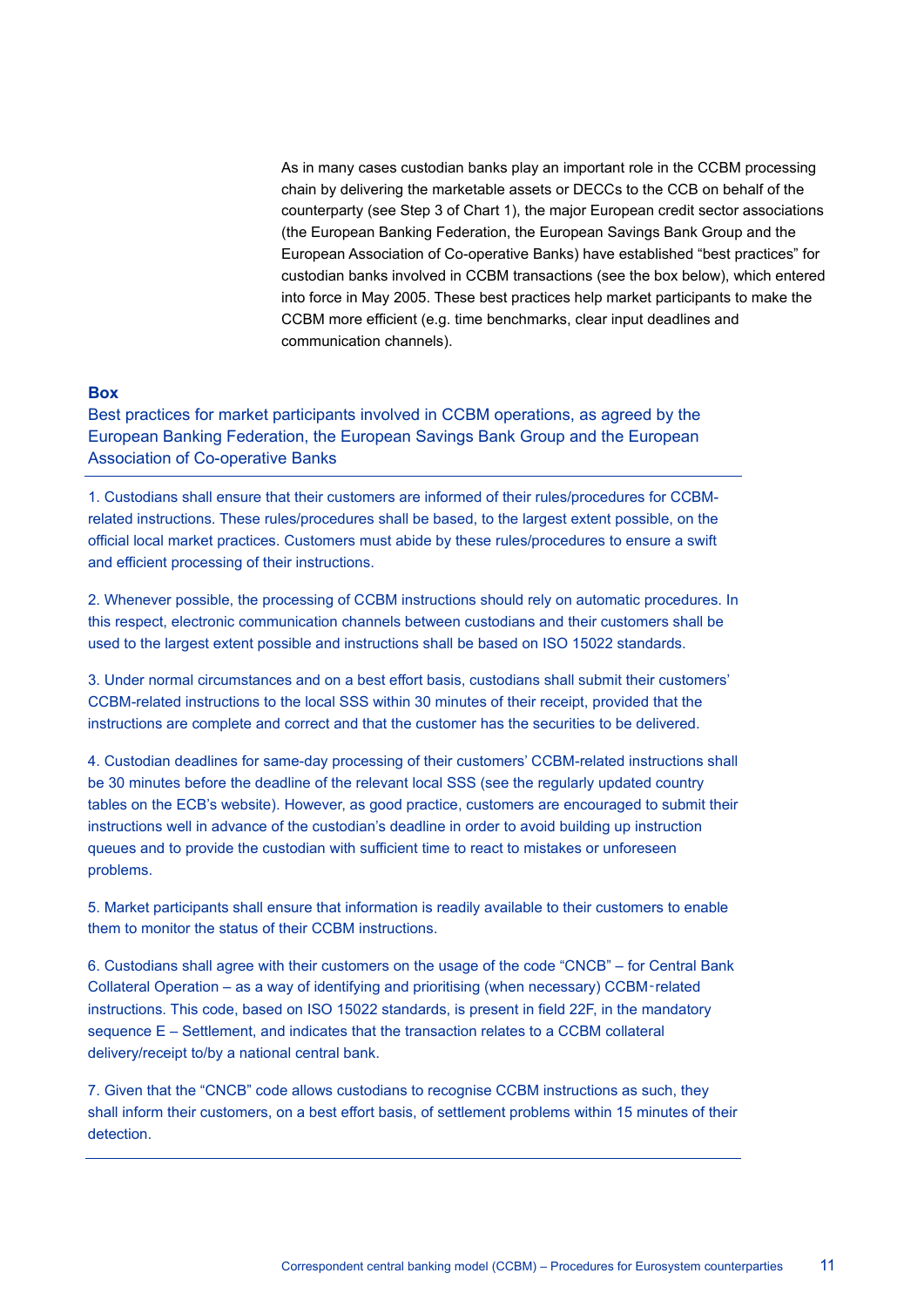As a result of the efforts both of central banks and of most of the custodian banks involved in CCBM operations, the average processing time for CCBM instructions amounts to little more than an hour, provided that instructions are submitted correctly by counterparties and that the SSSs can settle the operations without delay.

For credit claims and RMBDs, the time benchmark is restricted to the pure CCBM function (i.e. for the mobilisation and return process), and therefore excludes all activities that can be associated with the transfer of information related to these assets.

### 3 Legal framework

The use of the CCBM by the EU central banks is based on internal Eurosystem/ESCB agreements. Under these agreements, each NCB agrees to act as the local agent for each other and the ECB and responsibilities are allocated to the HCB and the CCB. The terms applicable to the collateral operations of counterparties are set out in the respective contractual or regulatory arrangements of the HCB. In particular, these documents specify whether the HCB will base its operations on assignments, repos, pledges, and/or a floating charge<sup>12</sup>. The CCBM has been designed to ensure that, if possible under the relevant national legal systems, the HCB's choice of collateralisation technique should be respected for the mobilisation of both domestic and cross-border assets. A description of the legal instruments available in each country can be found on the ECB's website<sup>[13](#page-11-1)</sup>. Details of national legal requirements can be found on the ECB's website under the CCBM market practices of each NCB.

## 4 Pricing

 $\overline{a}$ 

Counterparties which make use of marketable and non-marketable assets as collateral in the Eurosystem context on a cross-border basis (excluding triparty services) must pay a transaction fee of €30 for each delivery of assets to their HCB. In addition, a combined custody and administration fee (i.e. a service fee) of 0.0069% per annum is charged on the nominal value<sup>[14](#page-11-2)</sup> of the assets held in custody.

When triparty services are being used, counterparties must pay a transaction fee of €30 for each processed instruction initiated by them, and a monthly service fee of €50 per TPA used.

 $12$  In conformity with market practice, the term "collateral" is used for all types of transaction mentioned.

<span id="page-11-2"></span><span id="page-11-1"></span><span id="page-11-0"></span><sup>&</sup>lt;sup>13</sup> Se[e The Correspondent Central Banking Model \(CCBM\).](http://www.ecb.europa.eu/paym/ccbm/html/index.en.html)

 $14$  Market value is used for assets for which nominal value is meaningless.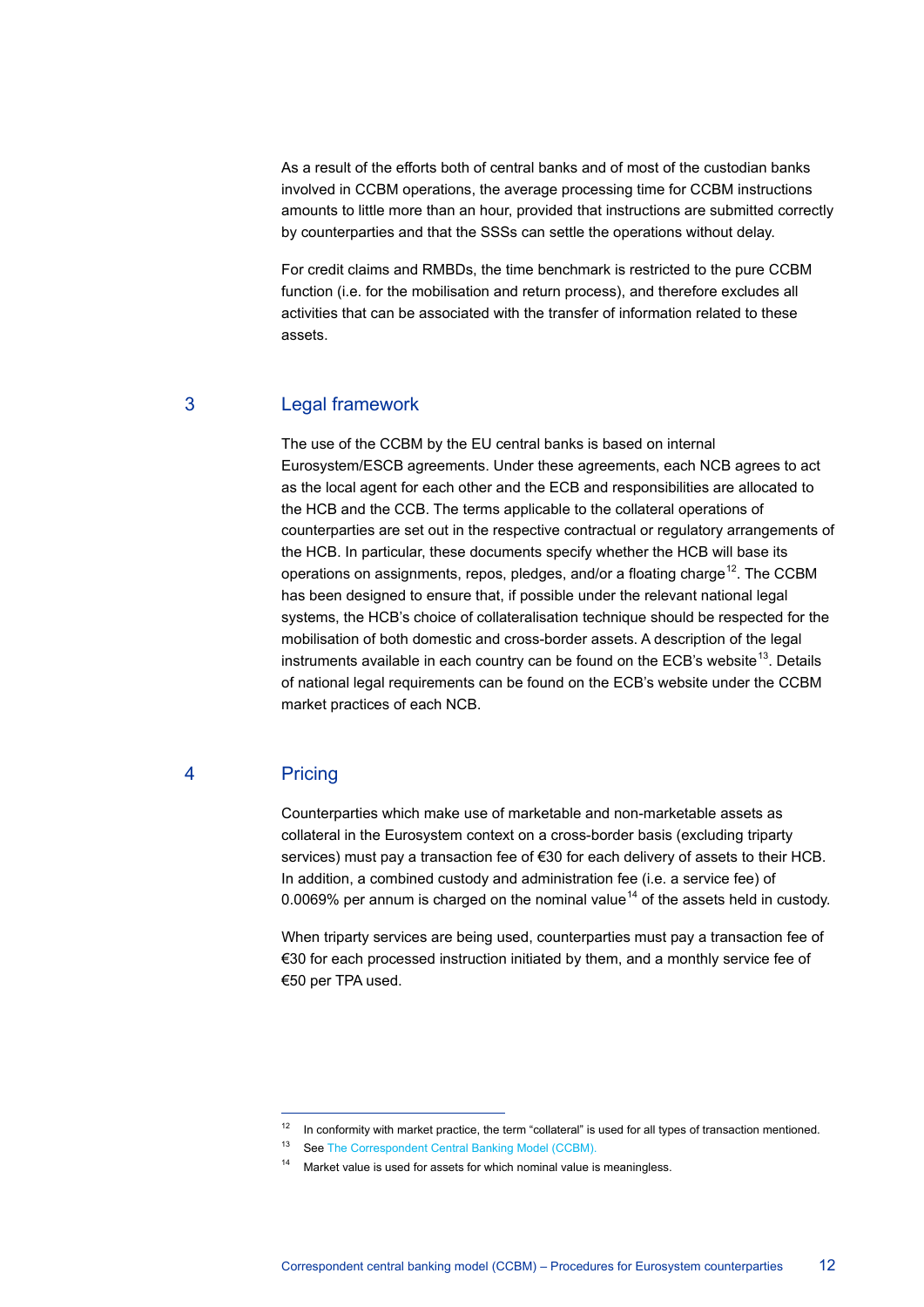#### **Table 1**

|                                                                                                     | <b>Transaction fee</b>                                                                                                                                    | <b>Service fee</b>                                                                                                                                                                                                                                                                             |
|-----------------------------------------------------------------------------------------------------|-----------------------------------------------------------------------------------------------------------------------------------------------------------|------------------------------------------------------------------------------------------------------------------------------------------------------------------------------------------------------------------------------------------------------------------------------------------------|
| 1. Mobilisation of marketable and<br>non-marketable assets via the<br>standard CCBM/CCBM with links | Counterparties are charged a $\epsilon$ 30 transaction<br>fee for each delivery of assets to their HCB,<br>i.e. per ISIN/credit claim delivered to a CCB. | Counterparties are charged a 0.0069% p.a.<br>service fee, calculated on a daily basis. It is<br>based on the cross-border collateral<br>delivered via the CCBM and held in custody<br>at the close of the business day on a pro rata<br>basis (calculation of days on an actual/365<br>basis). |
| 2. Mobilisation/demobilisation of<br>marketable assets via the triparty<br><b>CCBM</b>              | Counterparties are charged a $\epsilon$ 30 transaction<br>fee for each processed change of the global<br>amount initiated by them. <sup>1)</sup>          | Counterparties are charged a monthly €50<br>service fee per TPA used.                                                                                                                                                                                                                          |

1) In certain cases, the counterparty may be charged a €30 transaction fee if the HCB has to initiate a transaction on its behalf.

Taxes are not included in these fees, which have been set to cover the costs of the CCB and are charged by the HCB on a monthly basis. In addition, HCBs may also charge local fees. Further information on the procedures for fee collection is provided by NCBs in the domestic legal documentation governing monetary policy and intraday credit operations.

#### 5 Statistics on the mobilisation of collateral

Statistics on the mobilisation of collateral for Eurosystem credit operations are published on the [ECB's website.](http://www.ecb.europa.eu/) These statistics reflect the assets held in custody via the different mobilisation channels, and focus on cross-border mobilisation.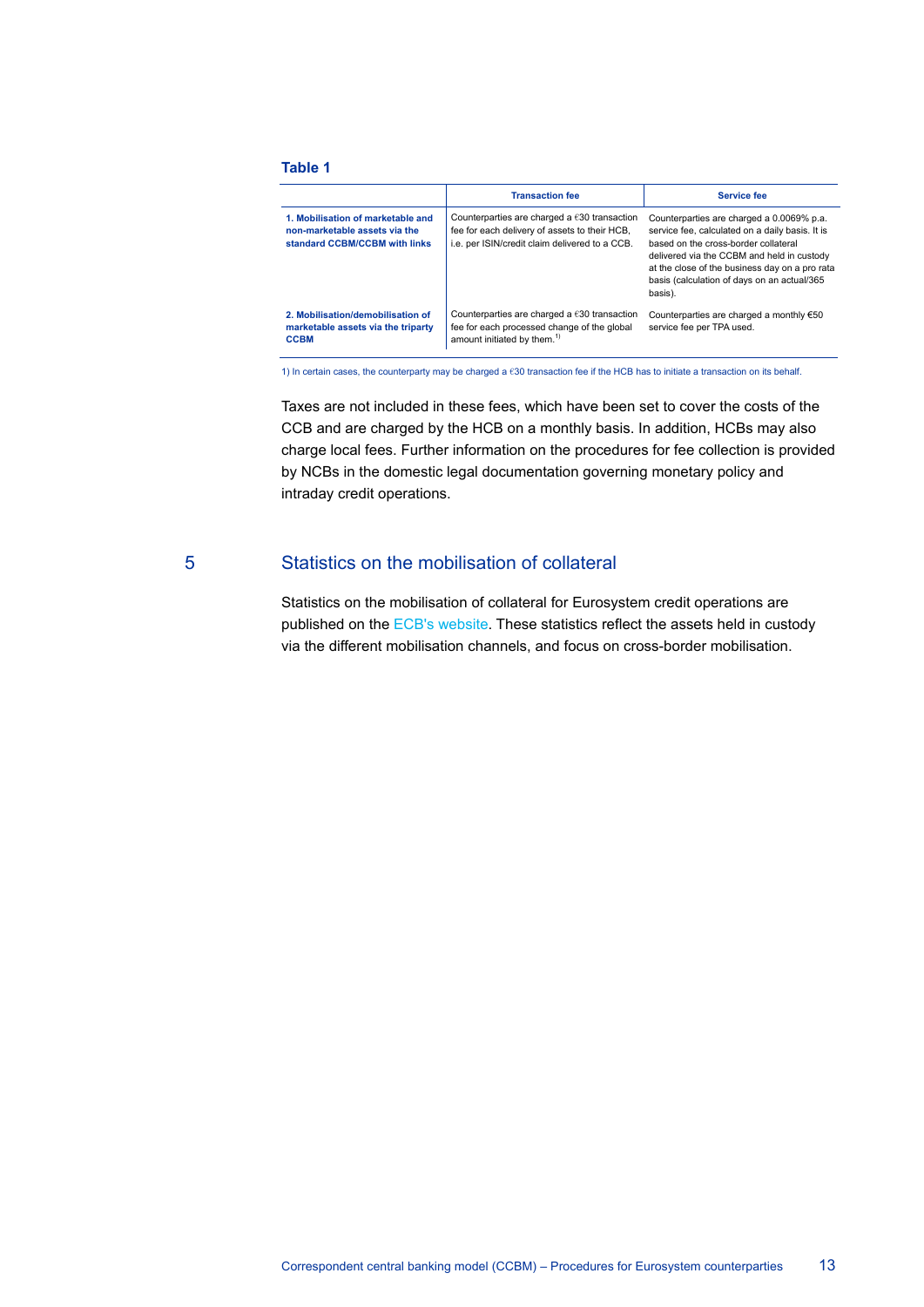## Annex

 $\overline{a}$ 

## Transfer, pledge or assignment of credit claims on behalf of and in the name of the HCB

The CCBM has been set up to cater for the transfers, pledges or assignments of credit claims that are not governed by domestic law and that are provided by the counterparty directly in favour of the HCB. In order to take account of the specific features of these non-marketable assets, a specific procedure using the CCBM has been set up. These arrangements are described in the following sections. When communication between the counterparty and the CCB is necessary, the counterparty can communicate via its HCB, provided that the HCB is able and willing to provide this service in accordance with the procedures of the CCB.

#### **Specific details of the procedure**

Before it can begin to use credit claims as collateral through the CCBM, the counterparty must meet the following legal and technical preconditions. It must

- accept the legal terms and conditions stipulated by its HCB for taking credit claims as collateral, including the additional terms and conditions prepared by CCBs for use by HCBs regarding the taking of credit claims as collateral;
- submit a list of authorised signatures for authentication of the claim;
- agree with the CCB on the mechanism used to send the static data set;
- a priori, conduct a file format test according to the CCB's procedures if applicable;
- request the standard identification number for the credit claim<sup>[15](#page-13-0)[16](#page-13-1)</sup> and the debtor;
- register the claim with the CCB (indicating the standard identification number of the claim and of the debtor, the credit quality assessment system as well as the rating system if required for each submission, etc.).

Having met the legal and technical prerequisites, the counterparty will transfer the credit claims to the CCB in favour and in the name of the HCB. The following procedure will apply.

The counterparty sends the necessary information to identify the credit claims in the format specified by the CCB. The files are recorded in an electronic

<span id="page-13-0"></span><sup>&</sup>lt;sup>15</sup> Some NCBs will assign an identification number to the credit claim only at the moment of the deposit.

<span id="page-13-1"></span>Some NCBs request counterparties to create the standard identification number for the credit claims, according to the rules provided by the NCB.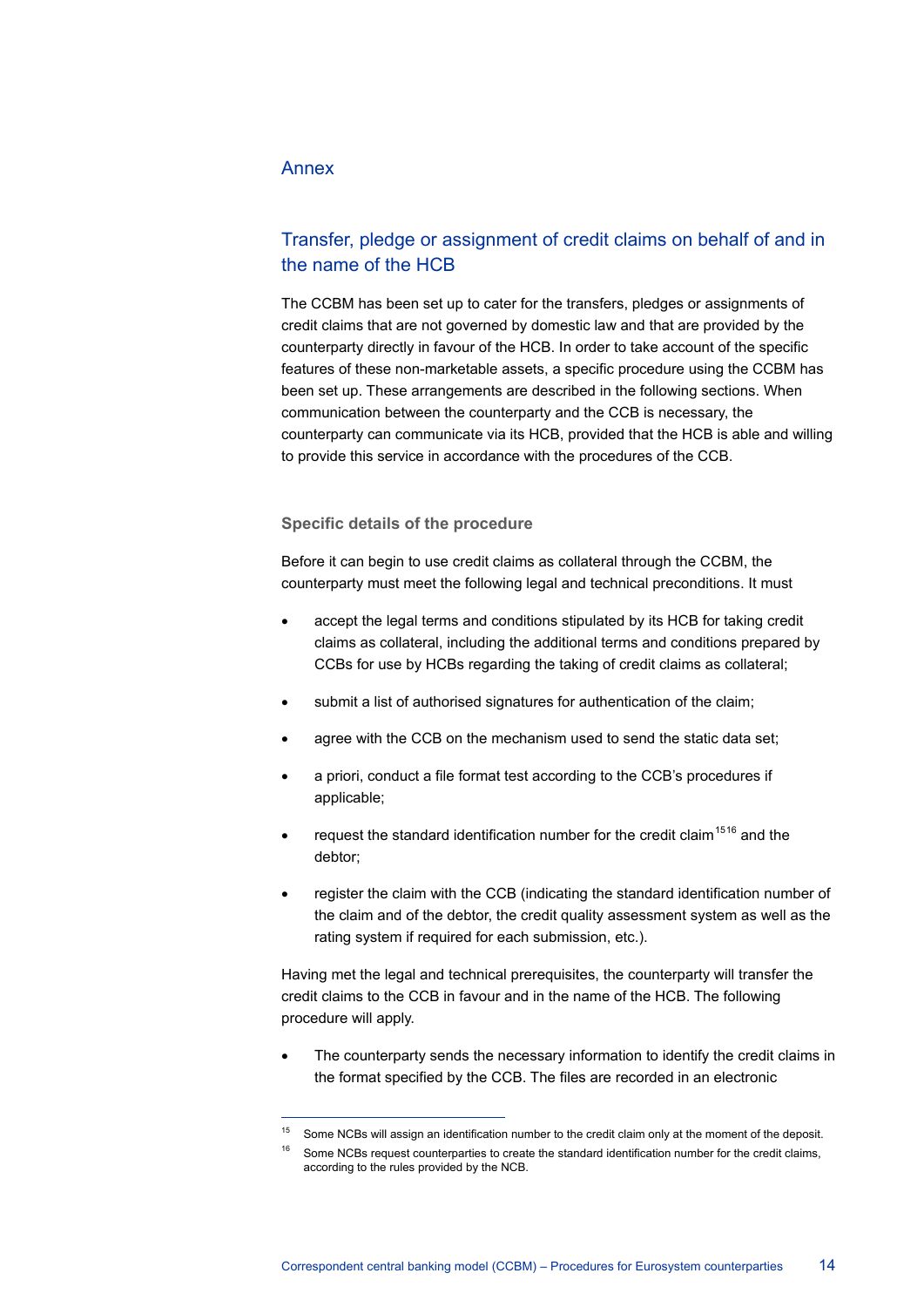database, which contains the list of eligible credit claims that is continuously administered by the CCB.

- For the mobilisation of the credit claim itself, the counterparty sends a mobilisation request to the attention of the HCB (e.g. a SWIFT message "receive free (credit claim)", followed by the standard communication HCB/CCB (MT540/544), if applicable.
- In the case of a withdrawal of a credit claim (if any, before maturity), the counterparty must instruct its HCB (and the CCB if required) - being a demobilisation request "deliver free (credit claim)" - followed by the standard communication HCB/CCB (MT542/546), if applicable.

#### The Irish variant

**Specific details of the procedure for Irish Mortgage-Backed Promissory Notes**

When initiating use of the CCBM for this type of asset the counterparty must arrange with the original issuer of the promissory note(s) to have them completed in the name of the Central Bank of Ireland. As the promissory note(s) are held at the Central Bank of Ireland, the instruction to do so must pass from the original issuer to the Central Bank of Ireland. The Form of Authorisation which initiates use of the model must be forwarded to the Central Bank of Ireland. A non-resident counterparty must enter into a mutual agreement with the Central Bank of Ireland before promissory notes can be mobilised. A counterparty which is the beneficiary of one or more mortgage-backed promissory notes already in issue may enter into a Eurosystem credit operation with another participating NCB, by instructing the Central Bank of Ireland in the form of a Direction. The Form of Direction for this purpose will be provided by the Central Bank of Ireland upon request.

The Central Bank of Ireland will maintain a list of the authorised signatories for each counterparty and will check the signatures on the Form of Authorisation against this list. Once they have been verified, the Central Bank of Ireland will complete the promissory note(s) in the name of the CCB (i.e. itself). At this time the Central Bank of Ireland and the original issuer should agree unique identification number(s) for the promissory note(s). The issuer should then notify the counterparty of this number.

When a counterparty proposes to use this type of asset for collateralisation purposes, it should advise the HCB of its intention to do so and of the relevant transaction details, including the unique identification number.